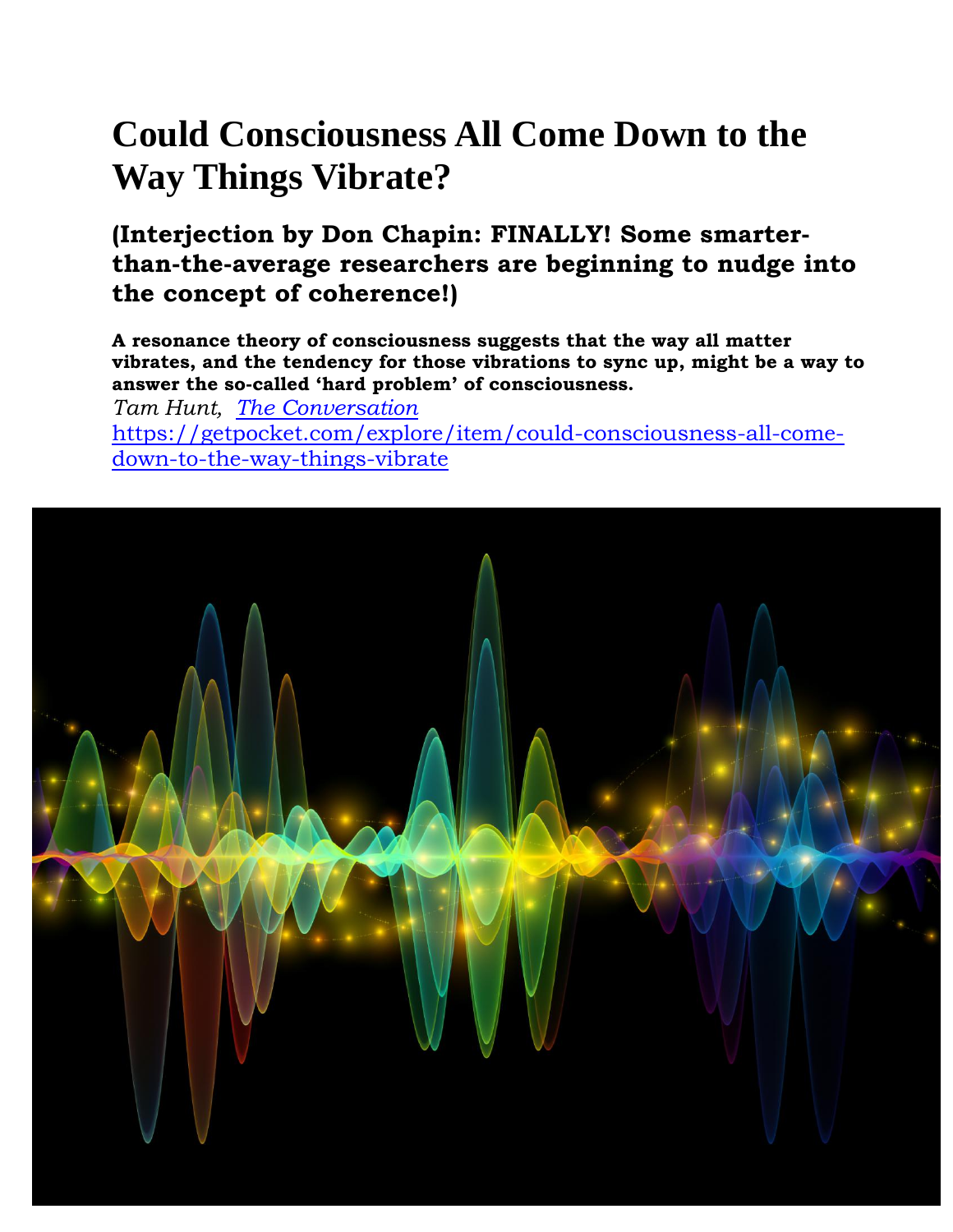*What do synchronized vibrations add to the mind/body question? Photo by agsandrew / Shutterstock.com*.

Why is my awareness here, while yours is over there? Why is the universe split in two for each of us, into a subject and an infinity of objects? How is each of us our own center of experience, receiving information about the rest of the world out there? [Why are some](https://theconversation.com/learning-experience-lets-take-consciousness-in-from-the-cold-6739)  [things conscious](https://theconversation.com/learning-experience-lets-take-consciousness-in-from-the-cold-6739) and others apparently not? Is a rat conscious? A gnat? A bacterium?

These questions are all aspects of the ancient "mind-body problem," which asks, essentially: What is the relationship between mind and matter? It's resisted a generally satisfying conclusion for thousands of years.

The mind-body problem enjoyed a major rebranding over the last two decades. Now it's generally known as the "hard problem" of consciousness, after [philosopher David Chalmers](https://scholar.google.com/citations?user=o8AfF3MAAAAJ&hl=en&oi=ao) coined this term in a [now classic paper](http://consc.net/papers/facing.html) and further explored it in his 1996 book, "[The](https://global.oup.com/academic/product/the-conscious-mind-9780195117899?q=The%20Conscious%20Mind:%20In%20Search%20of%20a%20Fundamental%20Theory&lang=en&cc=us)  [Conscious Mind: In Search of a Fundamental Theory](https://global.oup.com/academic/product/the-conscious-mind-9780195117899?q=The%20Conscious%20Mind:%20In%20Search%20of%20a%20Fundamental%20Theory&lang=en&cc=us)."

Chalmers thought the mind-body problem should be called "hard" in comparison to what, with tongue in cheek, he called the "easy" problems of neuroscience: How do neurons and the brain work at the physical level? Of course they're not actually easy at all. But his point was that they're relatively easy compared to the truly difficult problem



of explaining how consciousness relates to matter.

*How do things in nature – like flashing fireflies – pontaneously synchronize? Photo by Suzanne Tucker Shutterstock.com*.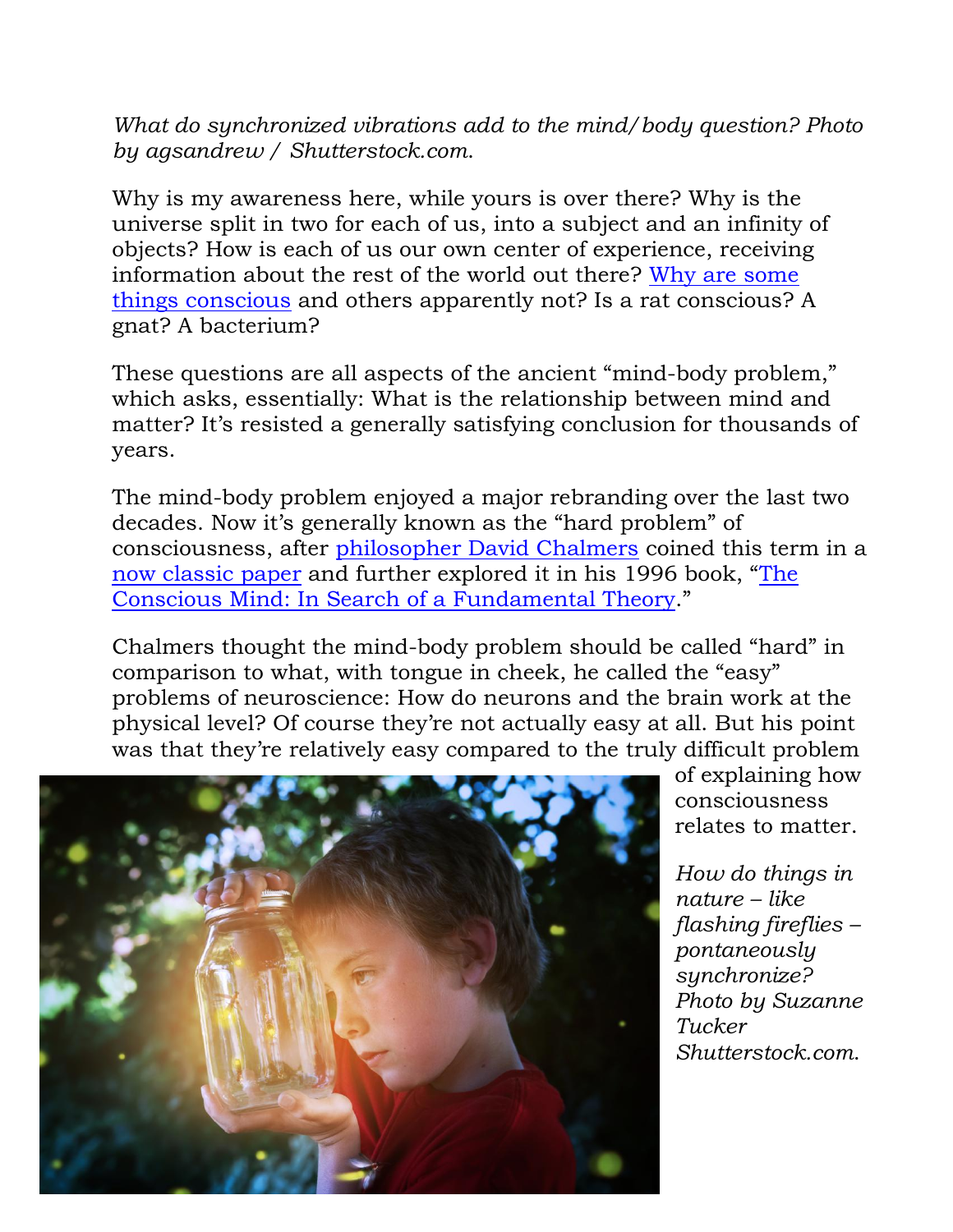Over the last decade, my colleague, University of California, Santa Barbara [psychology professor Jonathan Schooler](https://scholar.google.com/citations?user=3UEI9NIAAAAJ&hl=en&oi=ao) and I have developed what we call a "[resonance theory of consciousness](https://www.researchgate.net/profile/Tam_Hunt/publication/263491208_Kicking_the_Psychophysical_Laws_into_Gear_A_New_Approach_to_the_Combination_Problem/links/551d75d60cf2a2d9e13adffb.pdf)." We suggest that resonance – another word for synchronized vibrations – is at the heart of not only human consciousness but also animal consciousness and of [physical reality](https://labs.psych.ucsb.edu/schooler/jonathan/sites/labs.psych.ucsb.edu.schooler.jonathan/files/pubs/metaphysics-of-science__0.pdf) more generally. It sounds like something the hippies might have dreamed up – it's all vibrations, man! – but stick with me.

### **All About the Vibrations**

All things in our universe are constantly in motion, vibrating. *(*  **BINGO!**) Even objects that appear to be stationary are in fact vibrating, oscillating, resonating, at various frequencies. Resonance is a type of motion, characterized by oscillation between two states. And ultimately all matter is just vibrations of [various underlying fields.](https://www.symmetrymagazine.org/article/july-2013/real-talk-everything-is-made-of-fields) As such, at every scale, all of nature vibrates.

Something interesting happens when different vibrating things come together: They will often start, after a little while, to vibrate together at the same frequency. They "sync up," sometimes in ways that can seem mysterious. This is described as the phenomenon of [spontaneous self](https://en.wikipedia.org/wiki/Self-organization)[organization.](https://en.wikipedia.org/wiki/Self-organization)

[Mathematician Steven Strogatz](https://scholar.google.com/citations?user=FxyRWlcAAAAJ&hl=en&oi=ao) provides various examples from physics, biology, chemistry and neuroscience to illustrate "sync" – his term for resonance – in his 2003 book "[Sync: How Order Emerges](https://www.hachettebookgroup.com/titles/steven-h-strogatz/sync/9781401304461/)  [from Chaos in the Universe, Nature, and Daily Life](https://www.hachettebookgroup.com/titles/steven-h-strogatz/sync/9781401304461/)," including:

- When fireflies of certain species come together in large gatherings, they start flashing in sync, in ways that can still seem a little mystifying.
- Lasers are produced when photons of the same power and frequency sync up.
- The moon's rotation is exactly synced with its orbit around the Earth such that we always see the same face.

Examining resonance leads to potentially deep insights about the nature of consciousness and about the universe more generally.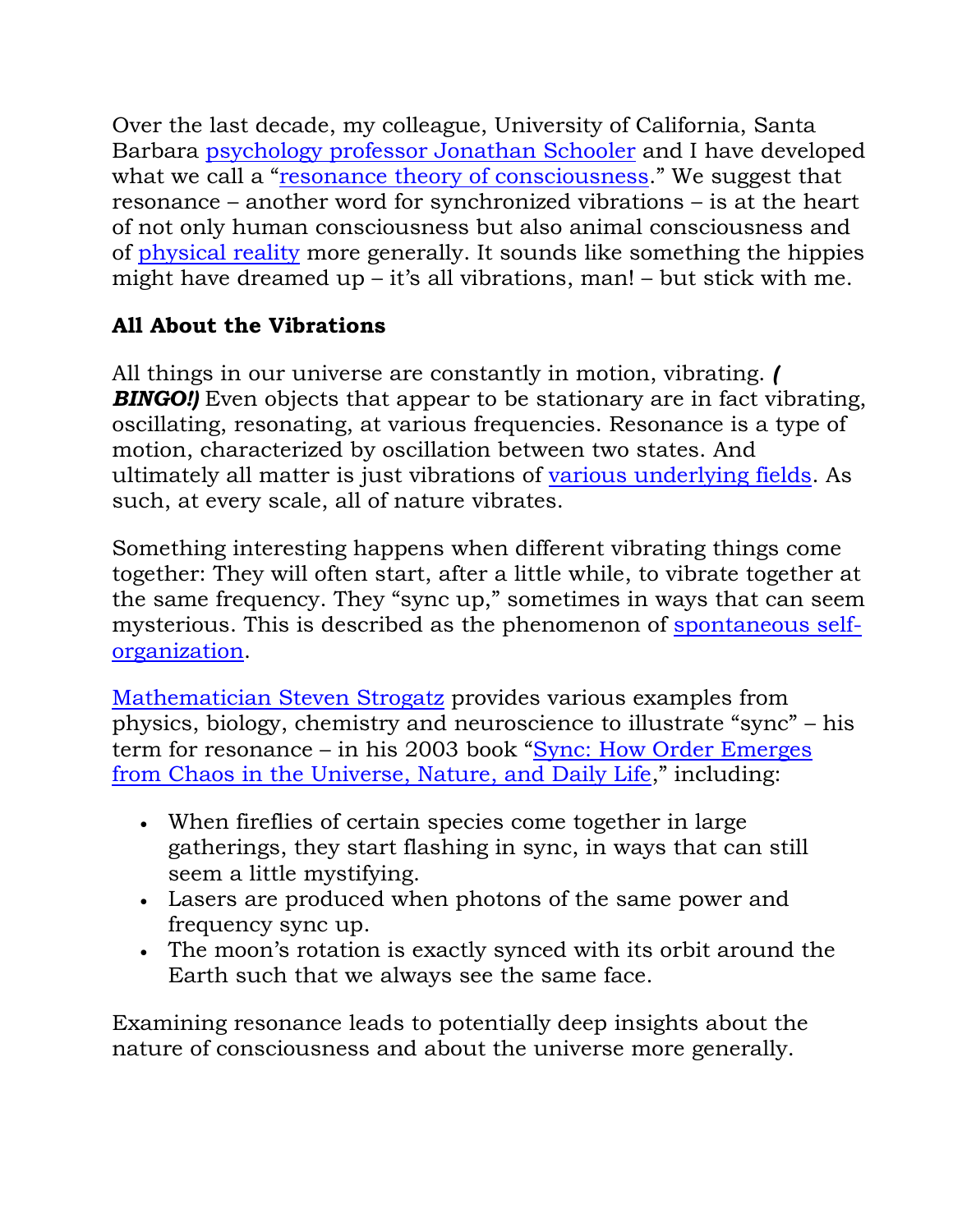

*External electrodes can record a brain's activity. Photo by vasara / Shutterstock.com*.

### **Sync Inside Your Skull**

Neuroscientists have identified sync in their research, too. Large-scale neuron firing occurs in human brains [at measurable frequencies,](https://en.wikipedia.org/wiki/Neural_oscillation) with mammalian consciousness thought to be commonly associated with various kinds of neuronal sync.

For example, [German neurophysiologist Pascal Fries](http://www.esi-frankfurt.de/research/fries-lab/) has [explored the](https://scholar.google.com/citations?user=d3U-6zUAAAAJ&hl=en)  [ways](https://scholar.google.com/citations?user=d3U-6zUAAAAJ&hl=en) in which various electrical patterns sync in the brain to produce different types of human consciousness.

Fries focuses on gamma, beta and theta waves. These labels refer to the speed of electrical oscillations in the brain, measured by electrodes placed on the outside of the skull. Groups of neurons produce these oscillations as they use electrochemical impulses to communicate with each other. It's the speed and voltage of these signals that, when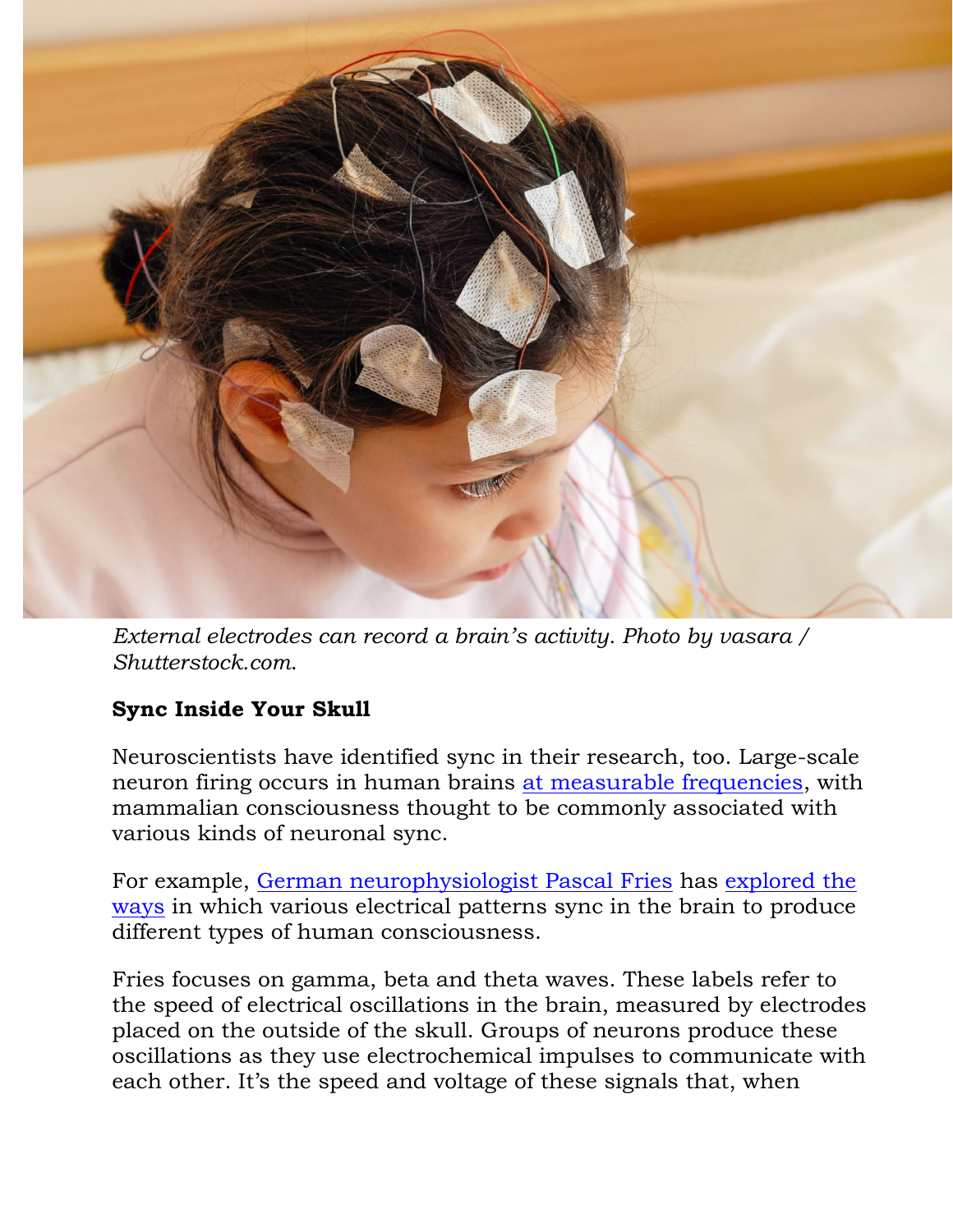#### **HUMAN BRAIN WAVES** Insight munimumumining **GAMMA Peak focus** 31 - 100 Hz **Expanded** consciousness MMMM **Alertness BETA Concentration** 16 - 30 Hz Cognition **ALPHA Meditation THETA Intuition**  $4 - 7$  Hz **Memory Detached DELTA** awareness  $0.1 - 3 Hz$ **Healing Sleep**  $\frac{1}{0.0}$  $\frac{1}{0.2}$  $\frac{1}{0.4}$  $\frac{1}{0.6}$  $\frac{1}{0.8}$  $\frac{1}{1.0}$ (Seconds)

averaged, produce EEG waves that can be measured at signature cycles per second.

*Each type of synchronized activity is associated with certain types of brain function. Image from artellia / Shutterstock.com*.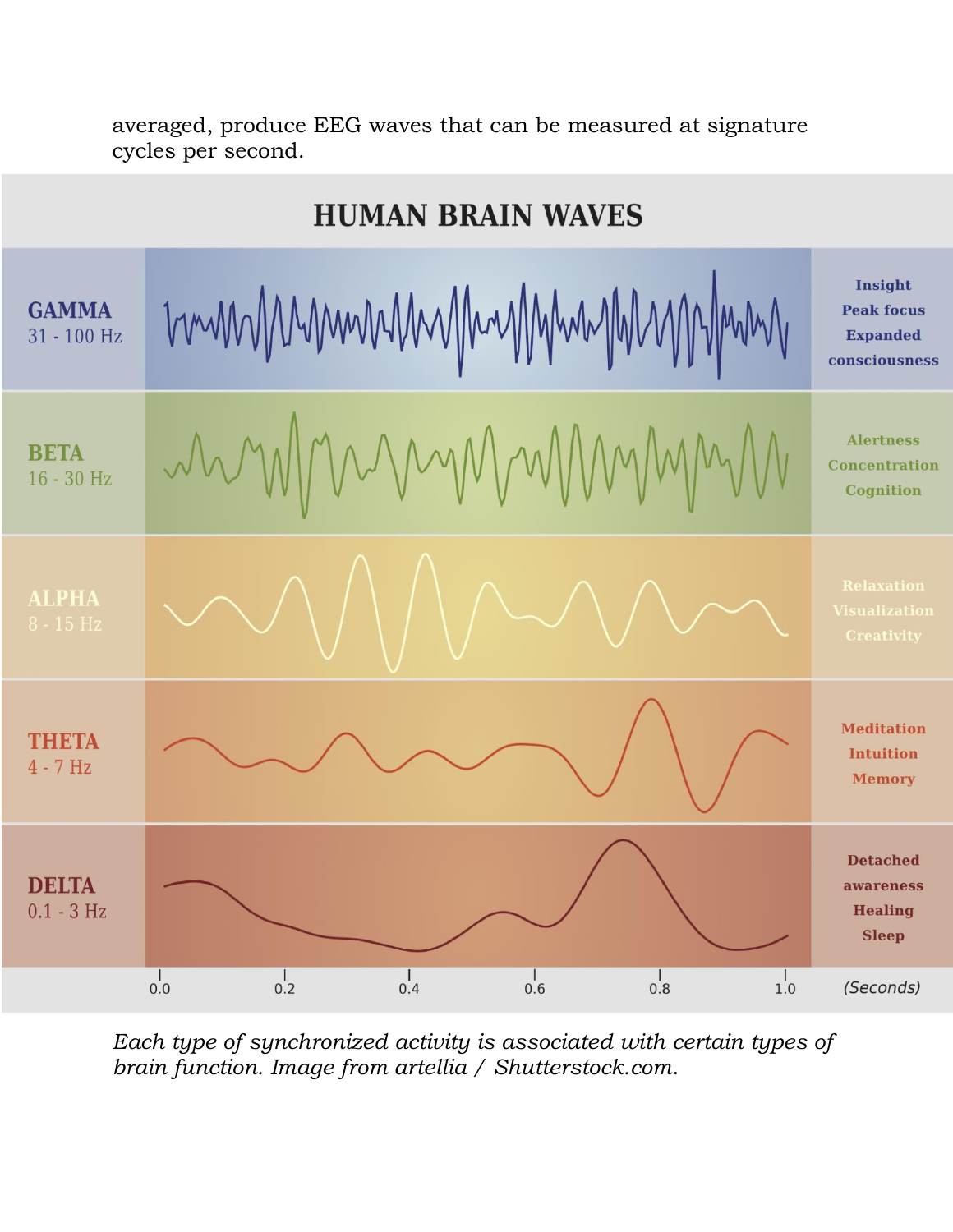Gamma waves are associated with large-scale coordinated activities like perception, meditation or focused consciousness; beta with maximum brain activity or arousal; and theta with relaxation or daydreaming. These three wave types work together to produce, or at least facilitate, various types of human consciousness, according to Fries. But the exact relationship between electrical brain waves and consciousness is still [very much up for debate.](https://doi.org/10.1016/j.tins.2017.02.004)

Fries calls his concept "[communication through coherence](https://doi.org/10.1016/j.neuron.2015.09.034)." For him, it's all about neuronal synchronization. Synchronization, in terms of shared electrical oscillation rates, allows for smooth communication between neurons and groups of neurons. Without this kind of synchronized coherence, inputs arrive at random phases of the neuron excitability cycle and are ineffective, or at least much less effective, in communication.

## **A Resonance Theory of Consciousness**

Our resonance theory builds upon the work of Fries and many others, with a broader approach that can help to explain not only human and mammalian consciousness, but also consciousness more broadly.

Based on the observed behavior of the entities that surround us, from electrons to atoms to molecules, to bacteria to mice, bats, rats, and on, we suggest that all things may be viewed as at least a little conscious. This sounds strange at first blush, but "panpsychism" – the view that all matter has some associated consciousness – is an [increasingly accepted position](https://www.scientificamerican.com/article/is-consciousness-universal/) with respect to the nature of consciousness.

The panpsychist argues that consciousness did not emerge at some point during evolution. Rather, it's always associated with matter and vice versa – they're two sides of the same coin. But the large majority of the mind associated with the various types of matter in our universe is extremely rudimentary. An electron or an atom, for example, enjoys just a tiny amount of consciousness. But as matter becomes more interconnected and rich, so does the mind, and vice versa, according to this way of thinking.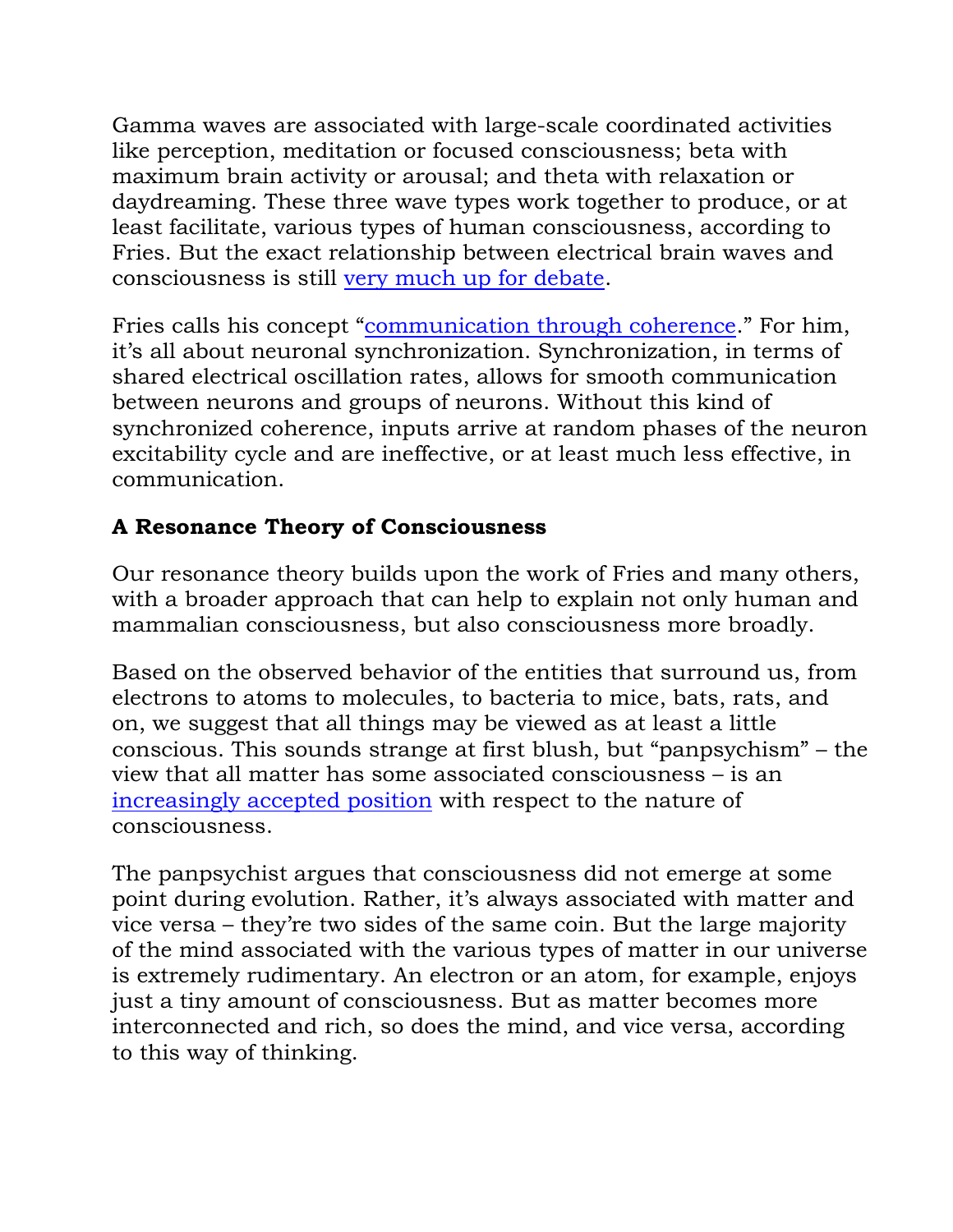Biological organisms can quickly exchange information through various biophysical pathways, both electrical and electrochemical. Non-biological structures can only exchange information internally using heat/thermal pathways – much slower and far less rich in information in comparison. Living things leverage their speedier information flows into larger-scale consciousness than what would occur in similar-size things like boulders or piles of sand, for example. There's much greater internal connection and thus far more "going on" in biological structures than in a boulder or a pile of sand.

Under our approach, boulders and piles of sand are "mere aggregates," just collections of highly rudimentary conscious entities at the atomic or molecular level only. That's in contrast to what happens in biological life forms where the combinations of these micro-conscious entities together create a higher level macro-conscious entity. For us, this combination process is the hallmark of biological life.

The central thesis of our approach is this: the particular linkages that allow for large-scale consciousness – like those humans and other mammals enjoy – result from a shared resonance among many smaller constituents. The speed of the resonant waves that are present is the limiting factor that determines the size of each conscious entity in each [moment.](https://www.ingentaconnect.com/content/imp/jcs/2016/00000023/F0020009/art00005)

As a particular shared resonance expands to more and more constituents, the new conscious entity that results from this resonance and combination grows larger and more complex. So the shared resonance in a human brain that achieves gamma synchrony, for example, includes a far [larger number of neurons](https://www.scientificamerican.com/article/zen-gamma/) and neuronal connections than is the case for beta or theta rhythms alone.

What about larger inter-organism resonance like the cloud of fireflies with their little lights flashing in sync? Researchers think their bioluminescent resonance arises due to [internal biological oscillators](https://doi.org/10.1137/0150098) that automatically result in each firefly syncing up with its neighbors.

Is this group of fireflies enjoying a higher level of group consciousness? Probably not, since we can explain the phenomenon without recourse to any intelligence or consciousness. But in biological structures with the right kind of information pathways and